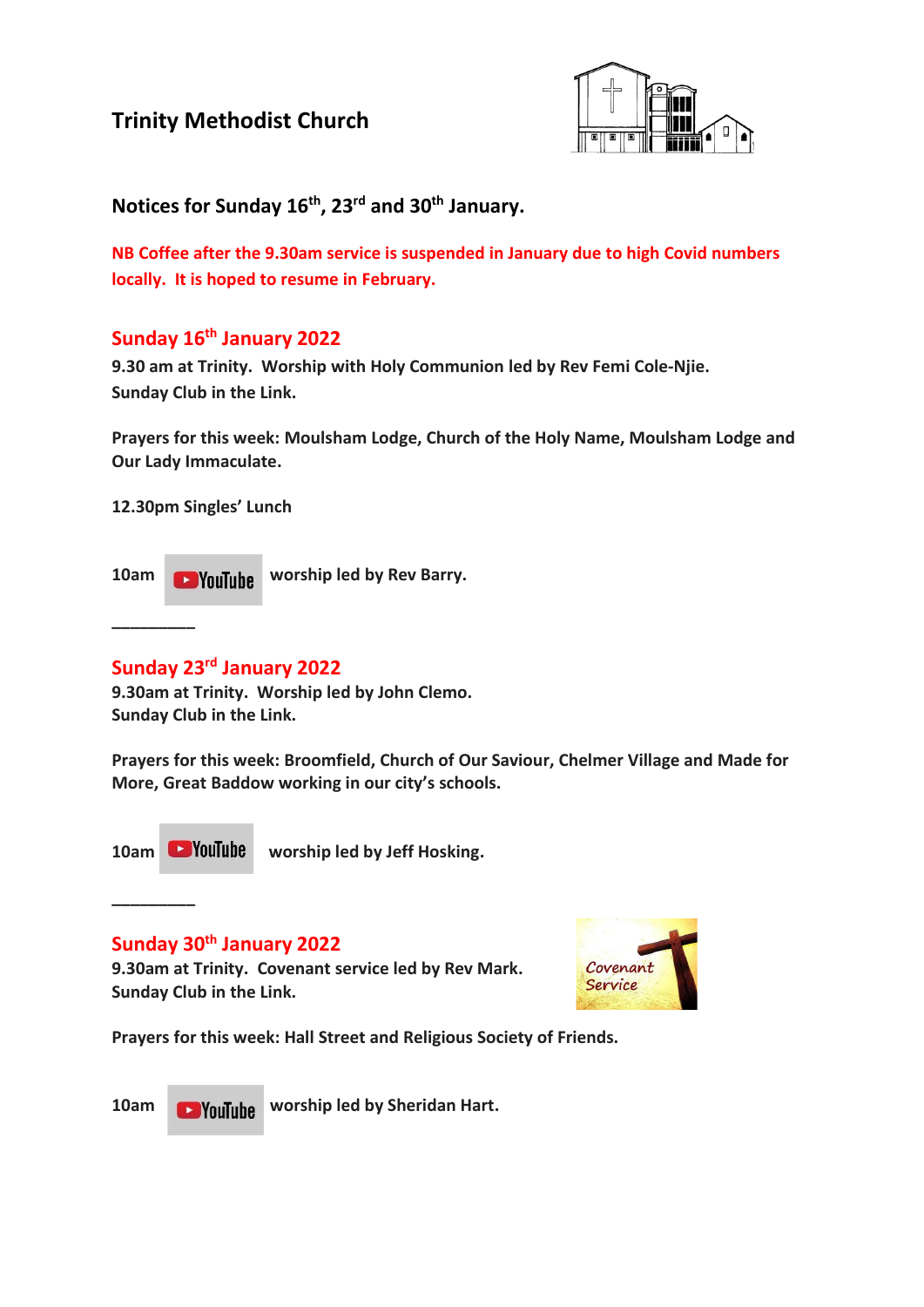# **Trinity Methodist Church**



#### **February/March 2022 Trinity News CLOSING DATE Wednesday 19th January for publication on Sunday 30th January. Please send articles to Anthea or the church office.**

**Tuesday 18th January Outreach and Fellowship Meeting at 7.30pm on Zoom.**



**Friday 21st January and Friday 4th February 10.00-12 noon Coffee and Friends in the Link.**



**\_\_\_\_\_\_\_\_\_**

**Wednesday 9th February Trinity Care Club resumes 10am – 2pm**

### **18TH – 25TH JANUARY WEEK OF PRAYER FOR CHRISTIAN UNITY 2022**

(From the Methodist Church website) The Week of Prayer for Christian Unity is traditionally observed during "the octave of St. Peter and St. Paul"

Materials for 2022, [hosted in the UK by CTBI,](https://ctbi.org.uk/week-of-prayer-for-christian-unity-2022/) have been prepared by the churches of the Middle East. We Saw His Star in the East... takes as its starting point the gospel story of the Magi visiting the Holy Family in Bethlehem. The authors say: "The Magi have sometimes been seen as a symbol of the world's diversity – different religions and cultures – that comes to pay homage to the Christ-child." Recognising disunity and strife within the Middle East and worldwide, the resources affirm "a light to lead the way to the Saviour who is the light that overcomes darkness".

Please put 25<sup>th</sup> January at 7.30pm in your diary and join us online to pray together for unity with Christians from around Hertfordshire. Hosted by Doral Hayes of Churches Together in Hertfordshire, prayer and worship will be led by Rt. Rev Michael Beasley, Bishop of Hertford and Stephen Copson of

the Central Baptist Association.

ALL ARE WELCOME to zoom meeting. Se[e www.ctherts.org.uk](http://www.ctherts.org.uk/) for details.